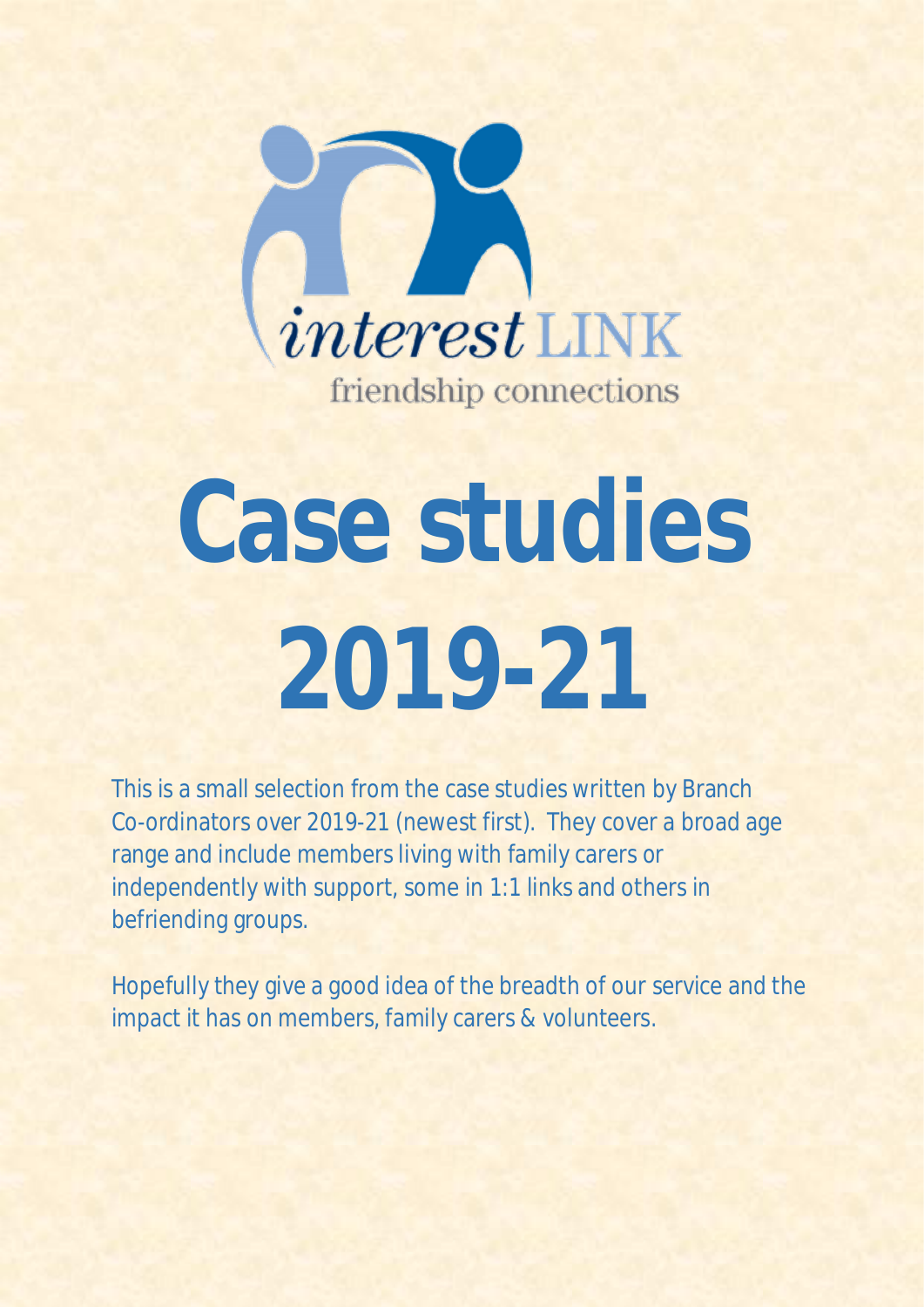### **Berwickshire 2021**

G is 31, has a learning disability and is registered blind. He lives with Mum who is his main carer. When G's Mum first got in touch with Interest Link to ask for support they had recently moved down to the Borders from Edinburgh and due to a dispute between Councils as to who was responsible for G he got no help whatsoever from any service other than ours and sadly, as he had moved, he had no friends here.

G has had a one-to-one link with S for the past 3 years. They are a great match and have a lovely mutual friendship as they are both gregarious and fun loving and they enjoy a wide range of activities when they meet up fortnightly. S has also built a strong relationship with G's Mum who finds the respite offered by the link invaluable. G says: "We have a great time and lots of FUN together!" S brings a lot of skill and warmth to the relationship due to her professional experience and personality. She has provided friendship and companionship at an important time in the family's life and it is very reassuring to Mum to know G has a friend outside the family circle. S has seen G's confidence grow over the time they have been friends. S has now moved and has a round trip of 86 miles to visit, but has no plans to stop meeting.

During lockdown G joined in with Zoom sessions and enjoyed a range of activities such as art, cooking, music and Drama. These sessions helped to overcome the isolation he experienced when the services he had been accessing were closed.

Recently G joined our Friday Club in Coldstream which meets monthly in the evening for social and fun activities together (the members decide on the plan for the sessions). He was an immediate hit with the other members and the Club will enable him to extend his network of friends further to include more of his peers. His Mum says his confidence has grown and he really looks forward to our meetings. He took great delight in dressing up for our Halloween party and showing everyone his decorated pumpkin.

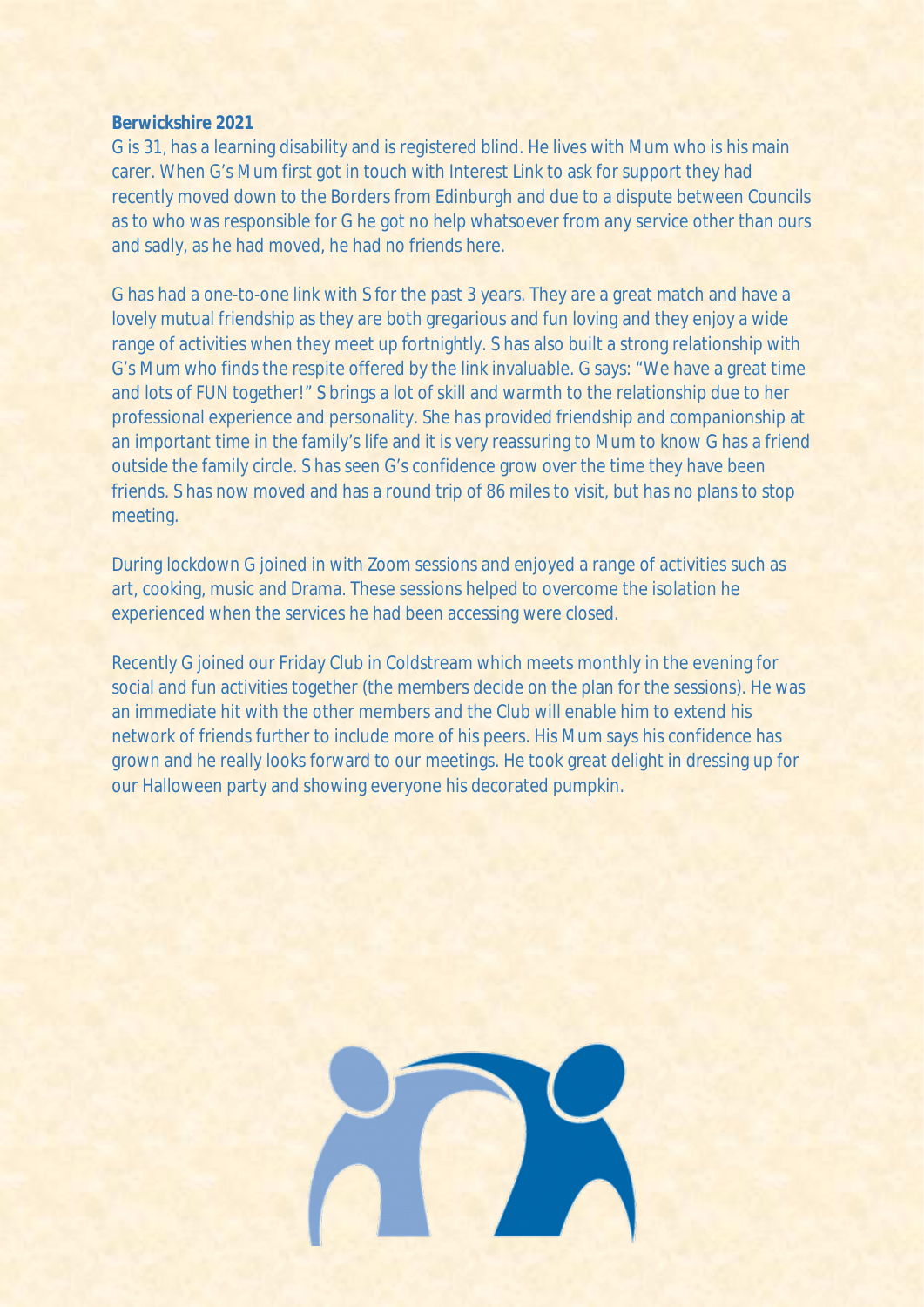#### **Berwickshire 2021**

L is 70 and has a learning disability, autism, arthritis and is coeliac. She lives in her own flat in supported accommodation.

During lockdown L received an iPad to allow her to take part in Zoom meetings where she was able to meet her peers virtually and take part in stimulating activities such as crafting, art, baking and music. She can be seen above joining in a Zoom music session where she had made a percussion 'instrument' from a bottle. She adores music so this was perfect for her. She continues to meet with a small group of 4-6 other members on Zoom monthly (post-Covid) for Blethers!

L has had a one-to-one link with one of our fantastic volunteers, B, since 2006 with whom she meets every fortnight and enjoys a very close bond. "We have great times together." L says: "She phones me every Sunday and we make plans for what we are going to do together." "I really enjoy seeing B. It's nice to have a friend who isn't a carer". B is very sensitive to Linda's needs and interests. They have super times together meeting up in Berwick to go shopping, trips to the beach, lunch and coffees out together etc. L waxes lyrical about how much Interest Link means to her and describes our charity as "tremendous". Meeting up with B which sometimes involves getting the bus has helped L's independence and given her confidence to try new things as well as engage in things she likes to do. Both have recently had slight issues with mobility but they work around this and continue to meet and have fun. L reported being very lonely following the death of her mother and said that Interest Link helped her through this.

L plays an active role as a Member Representative on our Branch Committee which meets every two months. Being involved in the committee and using technology have also helped L's confidence, self-esteem and wellbeing. Becoming involved in the committee perhaps also gave Linda the confidence to join The Citizens' Panel out-with Interest Link.

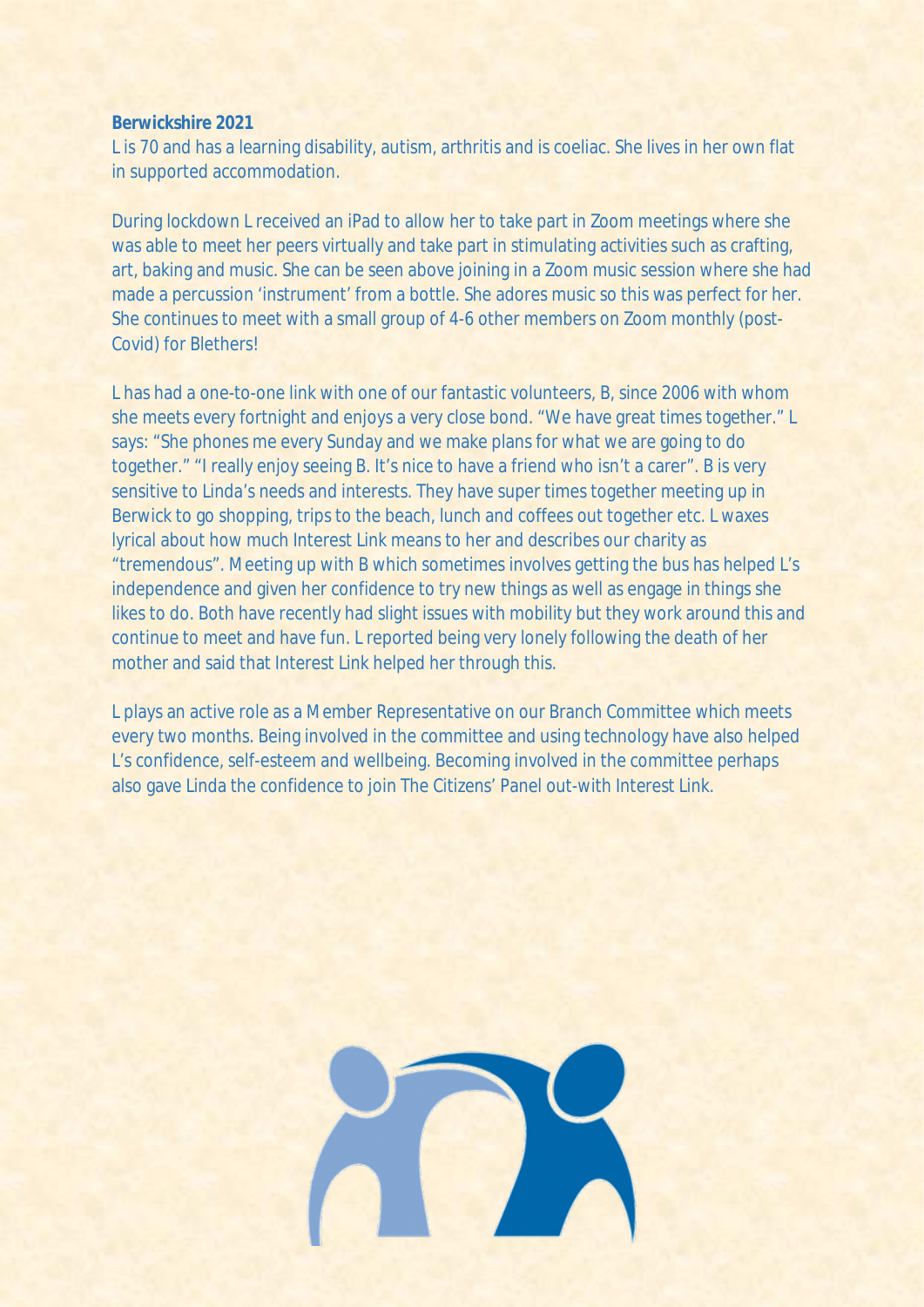M is 29 and has been with Interest Link for nearly 13 years, first in the youth groups and now in our adult sessions. She has been in our craft and cooking classes, starred in our panto and attended cake decoration classes at the local college with a volunteer as well as sitting on our Board as a special adviser.

Megan is a lovely bright young woman, lives in a supported tenancy and is close to her mum and family who live nearby. She works in a local hairdressing salon and loves to socialise. Megan found herself being less active during lockdown and wanted to focus on getting fit so she is now linked up with our wonderful volunteer J and they have started to attend the gym together – they are planning to use the gym as well as attend classes.

Megan says she can't wait to be showing off her fitness gains and that her and J will be able to keep each other going. Megan says she feels very comfy with J.

Megan's mum Trish says "For myself, this link up has been a godsend. Megan has been keen to go to the gym for sometime, but as you know these things are not so much fun on your own. J will give her the much needed company and motivation to keep going. Hopefully this will help Megan improve her overall fitness, and I am happy about that."

J says "Megan and I are having great fun attending the local gym. Megan is just starting out with the gym but already I can see that she's loving going and is really enthusiastic. It's great to do something different and we are enjoying each other's company and keeping fit at the same time which is an added bonus. We will also be attending some classes, where I'm sure Megan will be showing me with her Zumba moves.'

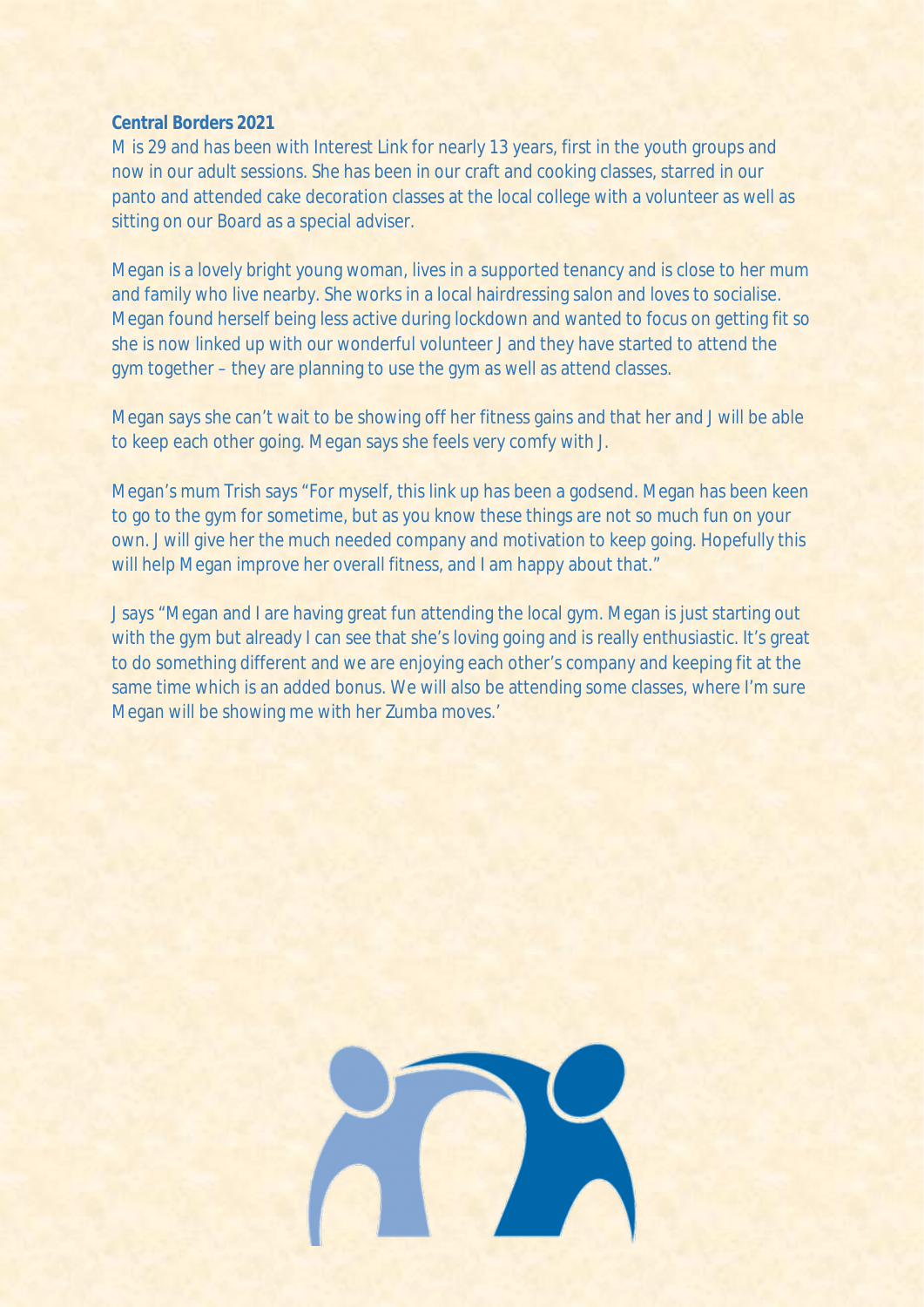R is 32, has a learning disability and lives with her mum – she is close to her sisters and family. She is a happy and bright young woman. She has been with us for about 9 years and she is always enthusiastic to try all our sessions - she has attended cooking, drama, craft and is currently doing animation where she has made short films using the stop start method of which she is rightly proud. R also joined us on Zoom social events during the restrictions of the pandemic.

R's mum says "As a parent, my main thing is that the groups are a vital link for R –she is a different person when she comes away (from the groups) - she comes away totally satisfied and proud of herself which is a lovely thing to see. It's important for her to see her friends and there is no other opportunity. She enjoys all the activities and feels she wants to do everything, she changes each term and this speaks volumes and is lovely. It makes me happy to see her like this and gives me a bit of a break too. It might seem corny but it is so positive for R and me."

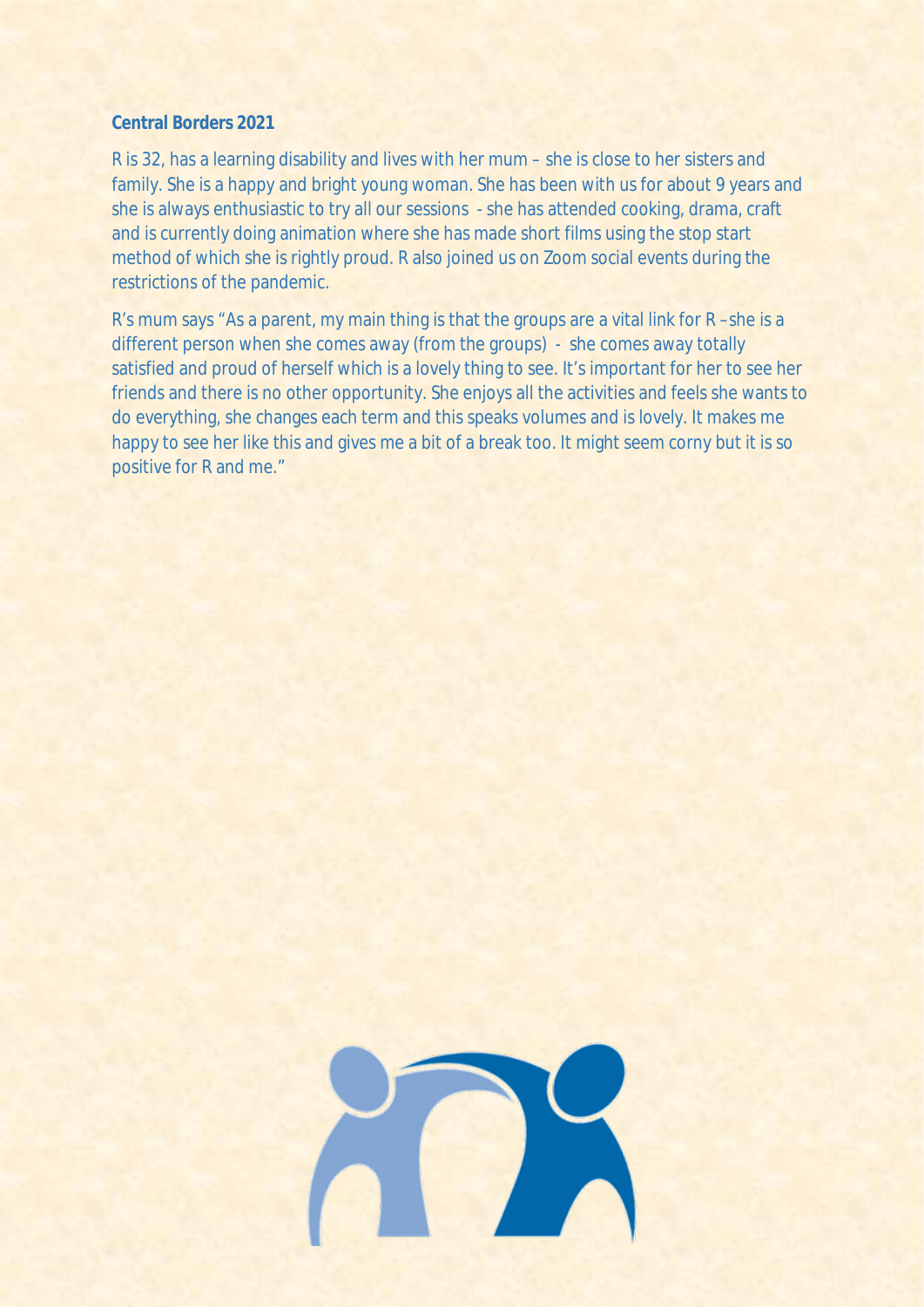J is 26 years old and lives with her mum and dad. She has learning disabilities and a hearing impairment. She been a member of Interest Link for 5 years now and she has been very busy with us throughout that time! J is in our Monday sessions where she has shown great aptitude and passion for drama and panto, has attended our baking sessions and prior to lockdown was attending our fitness and movement classes. J has many friends in the groups and is always focussed on our activities.

During lockdown J has been very participative in our Zoom sessions and she has enjoyed the Clubbercise disco fitness with her whole family who have a fabulous display of disco lights in their sitting room. J has also joined in with our Zoom arts and crafts, baking and bingo.

Her mum says "What a great range of activities Interest Link has provided during lockdown! It has been so important to keep some routine going in these strange times and J really looks forward to the sessions. She has loved joining in with all the activities but some of her favourites have been cooking, musical bingo and art. She doesn't always say much during the sessions but enjoys hearing everyone chatting and seeing her friends' faces. Interest Link has a way of making all the activities fun. It has been good for us, her parents, too as we worry less about her mental wellbeing."

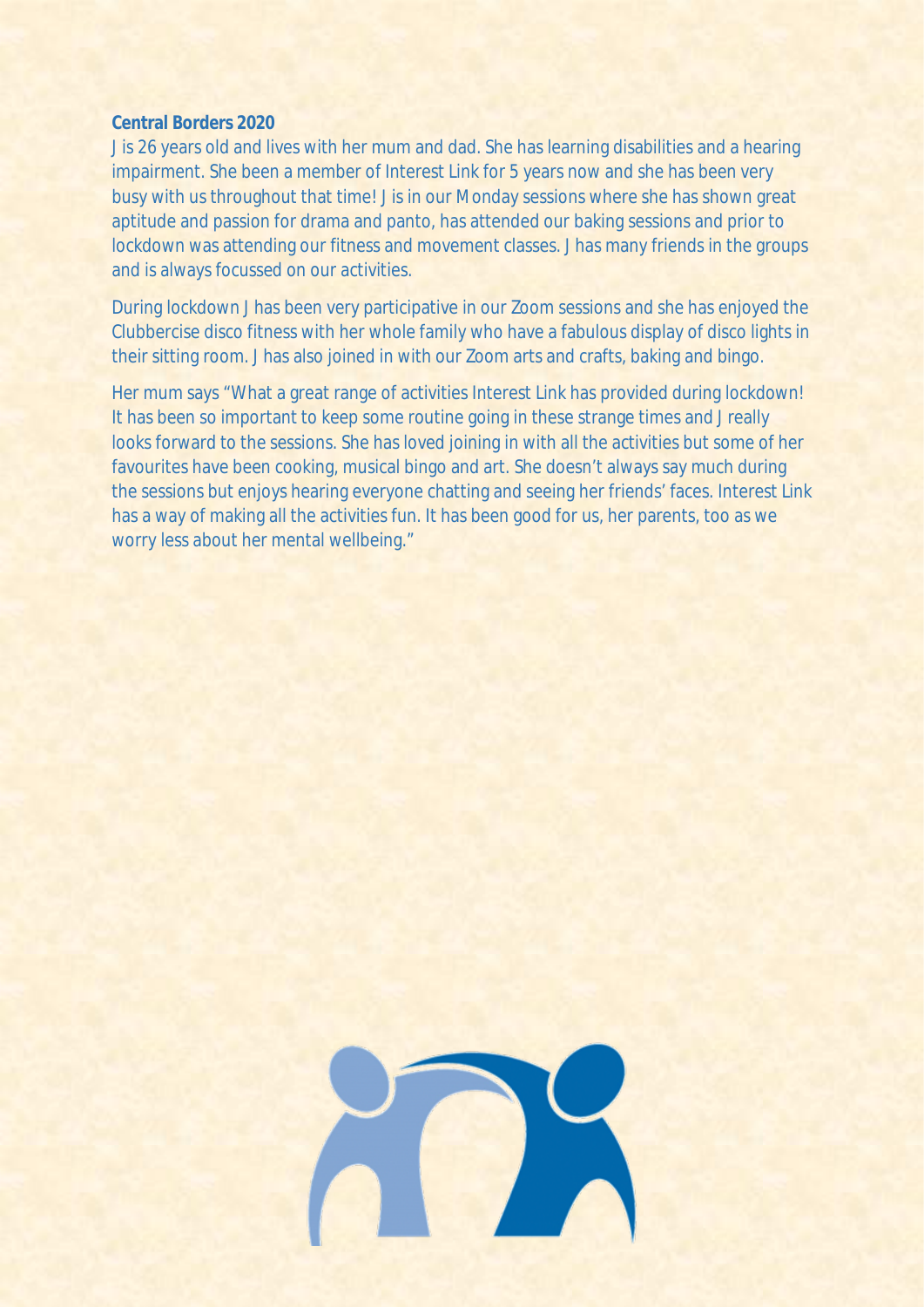## **Roxburgh 2020**

Some of the 8 Caledonian Group members have been sharing experiences, interests and activities together for the last 25 years and all have a special bond with each other and the volunteers who support them.

It was very hard for group members to come to terms with the implications of lockdown and the loss of their social connections. All had lost their Day or Outreach Services.

A Caledonian WhatsApp group was formed to share pictures/posts/ photos and messages of encouragement to their friends, but one member, James lives up in the hills and had no mobile phone reception, only email: an email was compiled with all the WhatsApp quizzes, posts, photos, messages and activities from his friends, allowing him to feel more connected. James' parents were very grateful for these connections and elated to see the look of joy on James face.

We were then able to secure iPads for J and two other group members from Connecting Scotland and start a weekly Zoom group (the Coffee Pod).

When restrictions eased further J was overjoyed to be able to invite G from the group over to his Wooden Pod, in the garden where (socially distanced) he caught up with all her gossip.

J says "[I'm] really happy to be able to see my friends again after so long and know we have another way of keeping in touch".

J's father commented "over the years the Caledonian Group has been brilliant for J and it has been the only activity for him over the last 6 months. The iPad never leaves his side and Zoom works despite our poor internet connection."

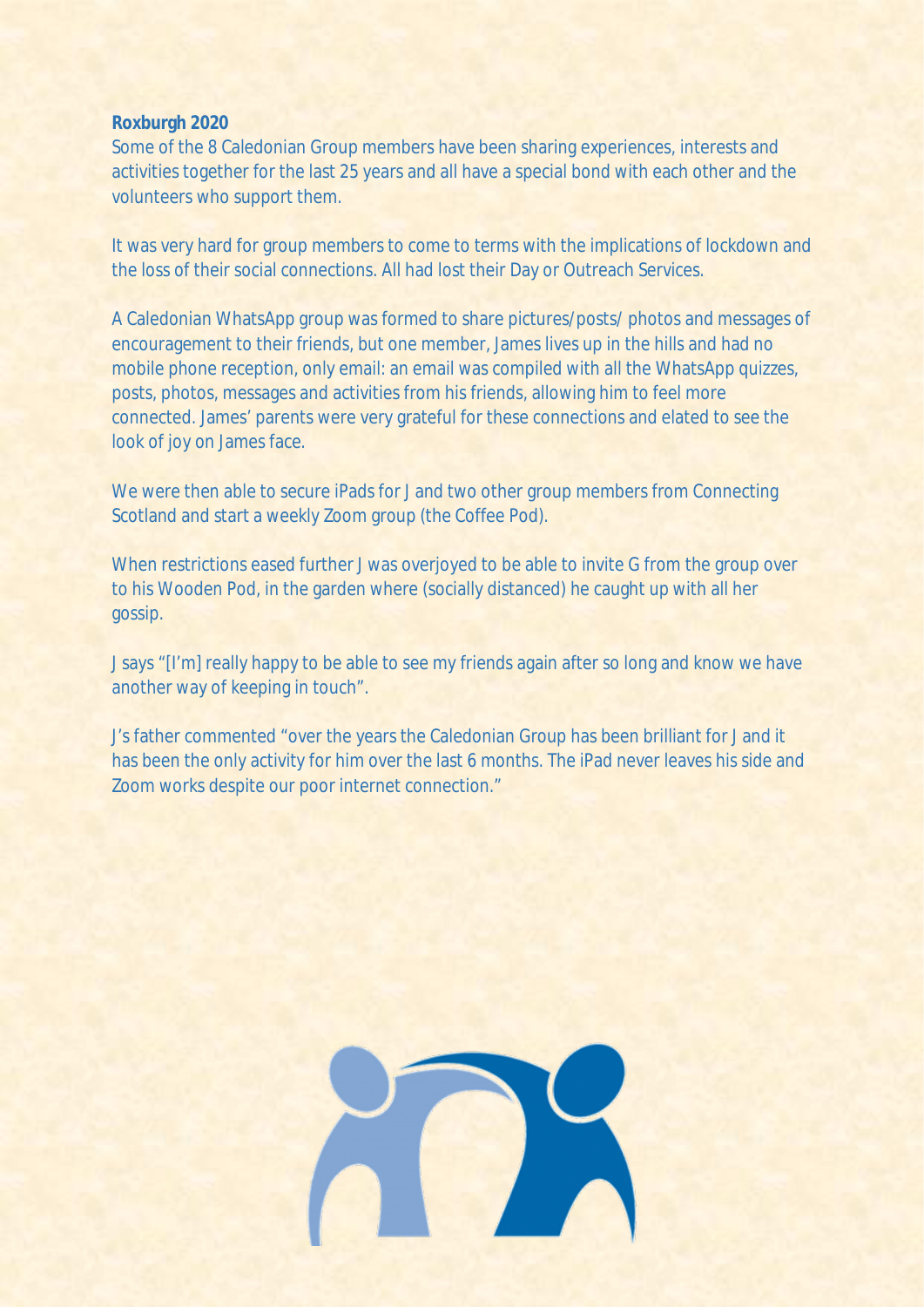#### **Roxburgh 2020**

C is in his 30`s, lives independently and is supported by SBCares. J is an older volunteer who has a son with a learning disability. He enjoys his link with C and finds it rewarding: "Really enjoy volunteering and it has had a positive effect on my life". Activities have been mainly active such as going to the gym, walking, taking in wildlife, and going to football and rugby matches.

When Lock down came the two buddies were devastated but a WhatsApp Group was set up enabling the banter to continue and giving C a social lifeline. They also joined the branch Facebook group, enabling C to feel connected with the wider organization.

J and C have now been able to meet for a socially distanced coffee, which has been a great relief to both of them.

C has said that "I'm happy, I look forward to it. I like what we do together. It's made me more confident and I have new experiences & hobbies."

J said that "C seems happier and enjoys our times together"

We are now working with SBCares to get C his own email address so he can join Zoom and have a meet up with J and Rob Moffat, a rugby coach who last year arranged for C to travel to a Murrayfield match with J and meet some of his Scottish Rugby idols in person.

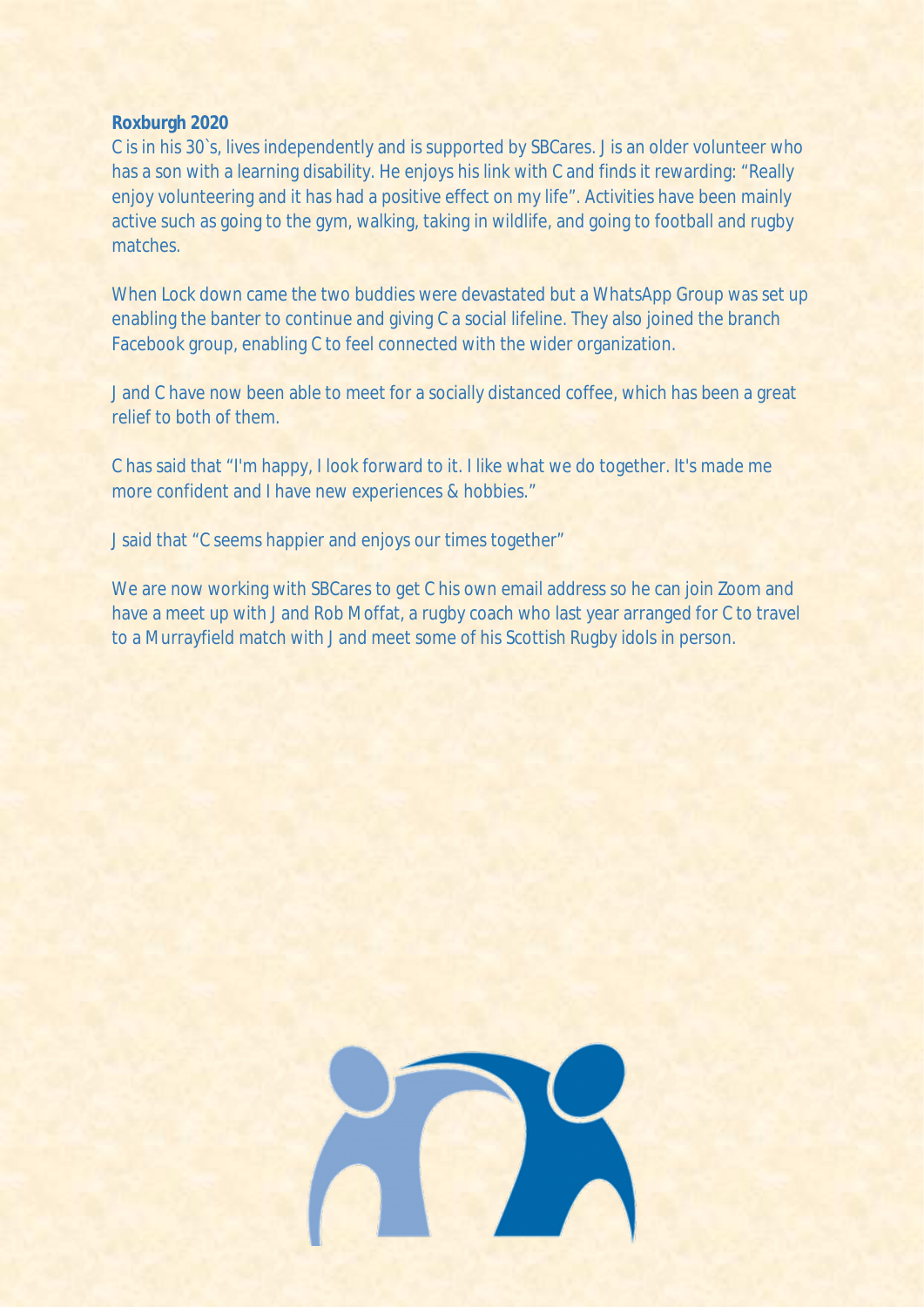# **Berwickshire 2019/20**

S has Autism and recently left school not knowing what he wanted to do and very much lacking in confidence. He initially came to the youth group as a service user but was interested in taking on more responsibility and after a few months was taken on as a volunteer.

S enjoyed all the group activities but was particularly keen on the cookery we did. The venue where the group met also housed a community café, with which there was a fair amount of interaction, and S was asked if he would like to work in the cafe as an apprentice.

S took time to consider the offer as it was a lot to think about for him, with travel, time keeping, and training. He decided to go for it, it has been a great success and he is very pleased to be earning his own money.

S's parents are delighted at the progression that resulted from getting involved with Interest Link. S's Mum told me that "S's confidence has increased substantially since becoming a volunteer and he is very pleased with what he is doing. He is more outgoing and has a sense of growing up and now moving on in his life."

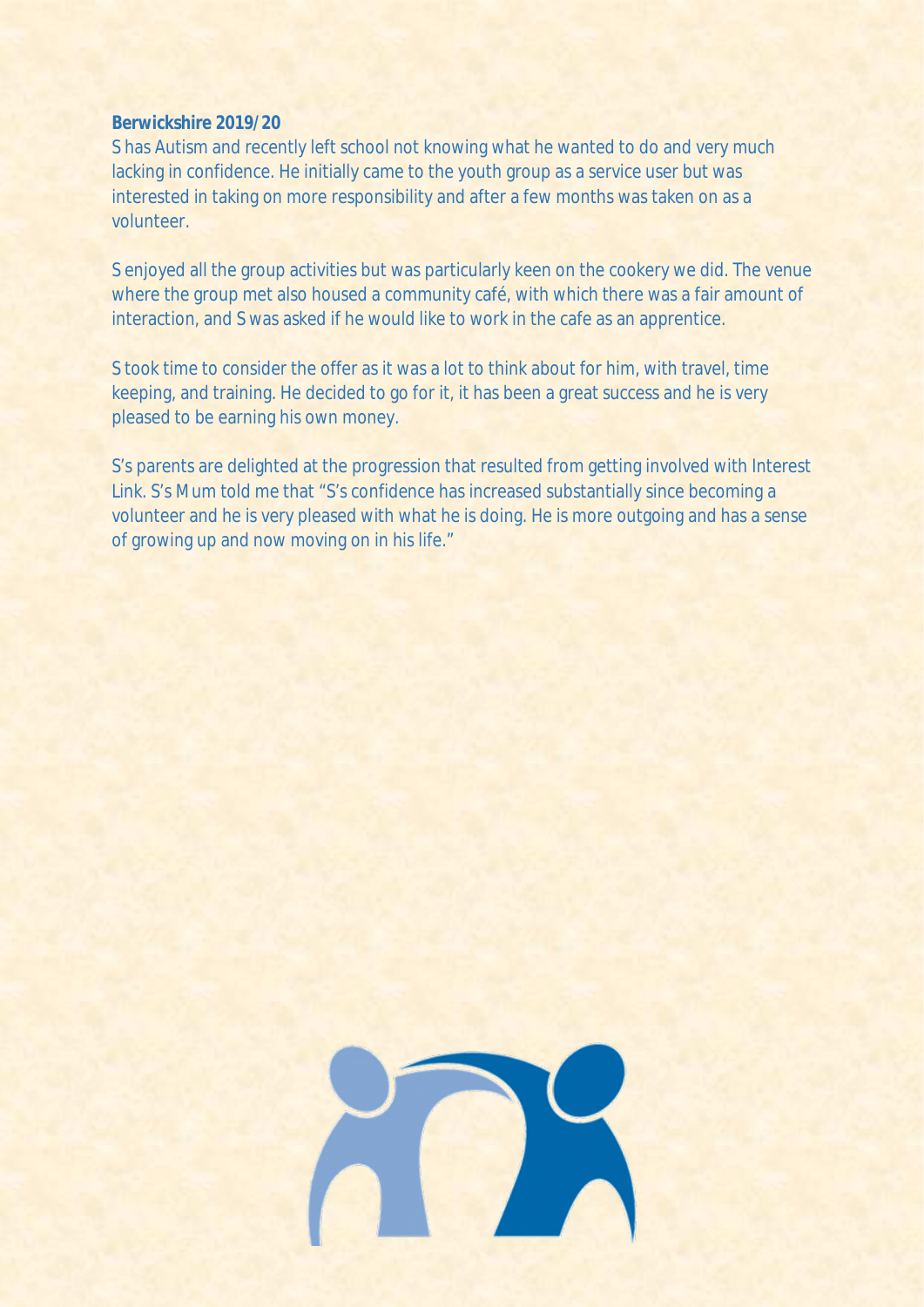# **Central Borders 2019-20**

N is 19 years old and lives with her mum and dad – she is a bright and cheery girl who has been with us now for 2 years. N has learning disabilities and is mostly non-verbal but she communicates using her iPad. Her big smile and infectious laugh also let us know she is having fun! N especially enjoys the group as her best friend from her school days also attends so it helps them to stay in touch. It was great when we realised the connection and the girls were delighted as well.

N uses leg braces but this doesn't stop her fully participating in all our activities. In fact, N is looking forward to her first overnight trip with us…indoor sky diving!

N's mum and dad are wonderfully supportive and she even brought her lovely gran along to see our Christmas Panto. Her family say they love it that she is out and having fun with us!

N has also now joined into our Manic Monday sessions and enjoys the craft group – she has made new friends in the group and also connected with folk she already knew. She enjoys the banter, the half time cuppa and taking her projects home to show off her new skills.

We are just so pleased to have her with us!

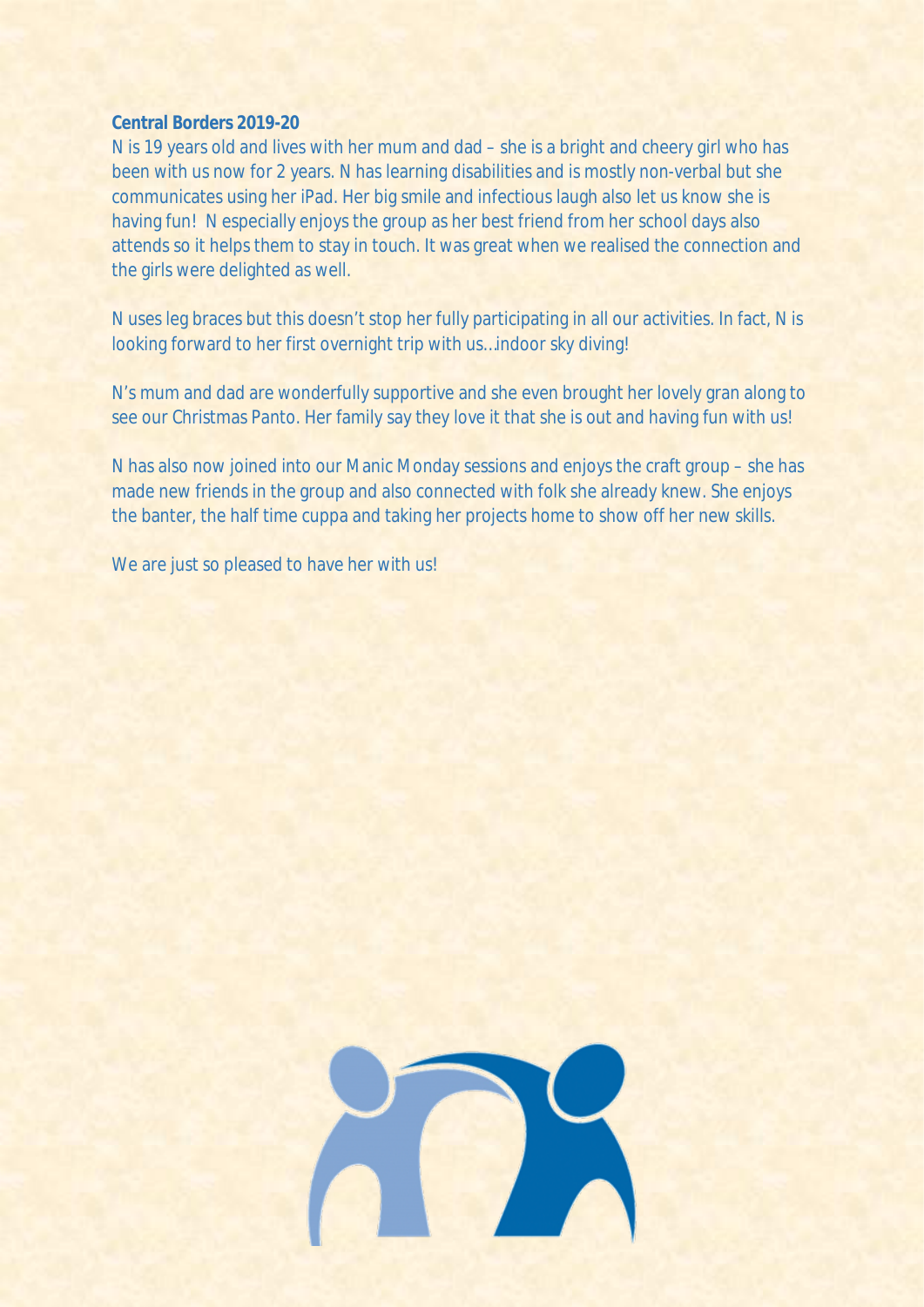#### **Roxburgh 2019-20**

C is ten years old and lives with his parents and siblings. He is autistic and attends our community children's group and is also a member of our primary school lunchtime group.

C was initially unsure of joining in with us and was quite shy but he continued to attend the sessions nonetheless and is now a very much established member of the team! We have discovered that he has a fabulous singing voice and can dance up a storm! Our drama tutor actually spoke directly to C's mum to say C has a genuine talent for singing and dancing and she is now looking at other stage groups for C to consider. Here he is as Homer Simpson in our Panto.

C has a reluctance to try new foods but has started to experiment with the lunches and snacks we provide at both groups. He was once deliberating trying a chicken snack at the school group and the Primary 7 volunteers started a very cheerful chant of "Do it, do it" to encourage him…much laughter all round and after recovering from happy giggles, C tried the chicken and loved it…high fives from everyone and he insisted I sent a picture to his mum to show her. His mum was delighted – it's sometimes the little things.

## Carrie, C's mum, sent us this message

"C enjoys the Interest Link group he attends, he wasn't keen at first as it was out of his comfort zone as he doesn't like going out much. However he is very relaxed when he's there and it has helped C try new things - even different foods which he's usually reluctant to try. C especially enjoyed the Christmas panto he looked great and was very relaxed. It's lovely to see C enjoying something different other than gaming which is usually his world and I enjoy the break even if it is for a short time, it makes me happy that he's interacting with the volunteers and other kids with disabilities - they all look like they get on so well."

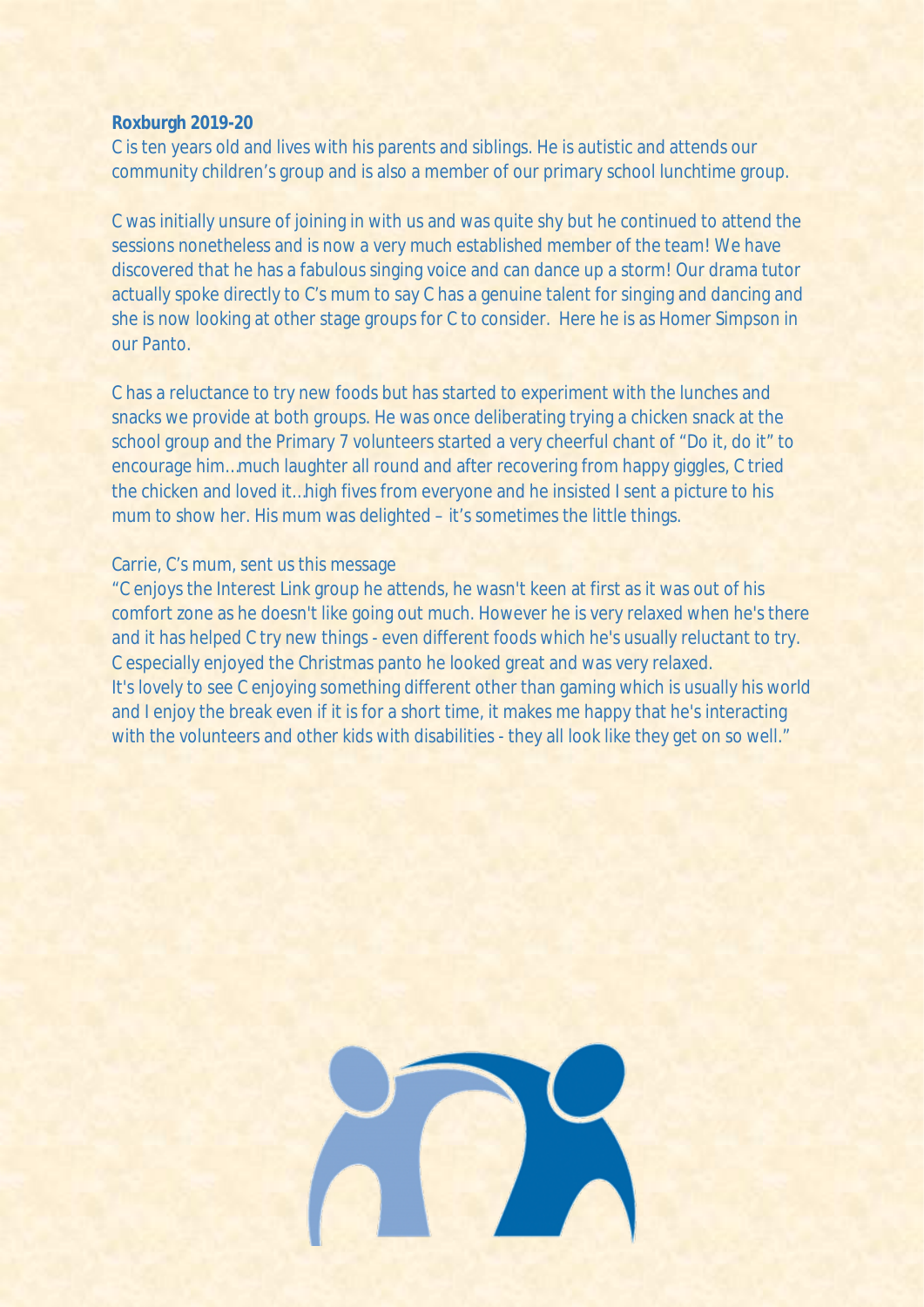# **Central Borders 2019-20**

Janet is 13 and had previously been a member of the children's group but left for a period due to difficulties at school which badly affected her confidence. Her mum called us and asked if Janet would be eligible for a 1:1 link and luckily we had just welcomed Alix as a volunteer. We felt they would be a wonderful fit and so started the introduction process. I am delighted to say that the girls instantly clicked.

They enjoyed a couple of home based craft sessions and then started to venture out a little, going to Macdonald's for ice cream. Whilst out for ice cream, they bumped into some pupils form school who had been unkind to Janet but she was greatly reassured by Alix's presence and they enjoyed their time together. The girls have now been to the cinema as well and are now booked up to attend a 1 day course at the local college in 'Festive baking'. Janet has also now come back to the children's group and is currently engrossed in our festive panto. It's great to see her back!

Her mum says 'My daughter Janet had been struggling with social isolation and lack of confidence before her link with Alix. Since they started meeting up she has found the confidence to start going back to Monday group. She enjoys going out for ice cream and to the cinema with Alix and loves chatting to her and being able to be just a typical teenager. It's wonderful to see'

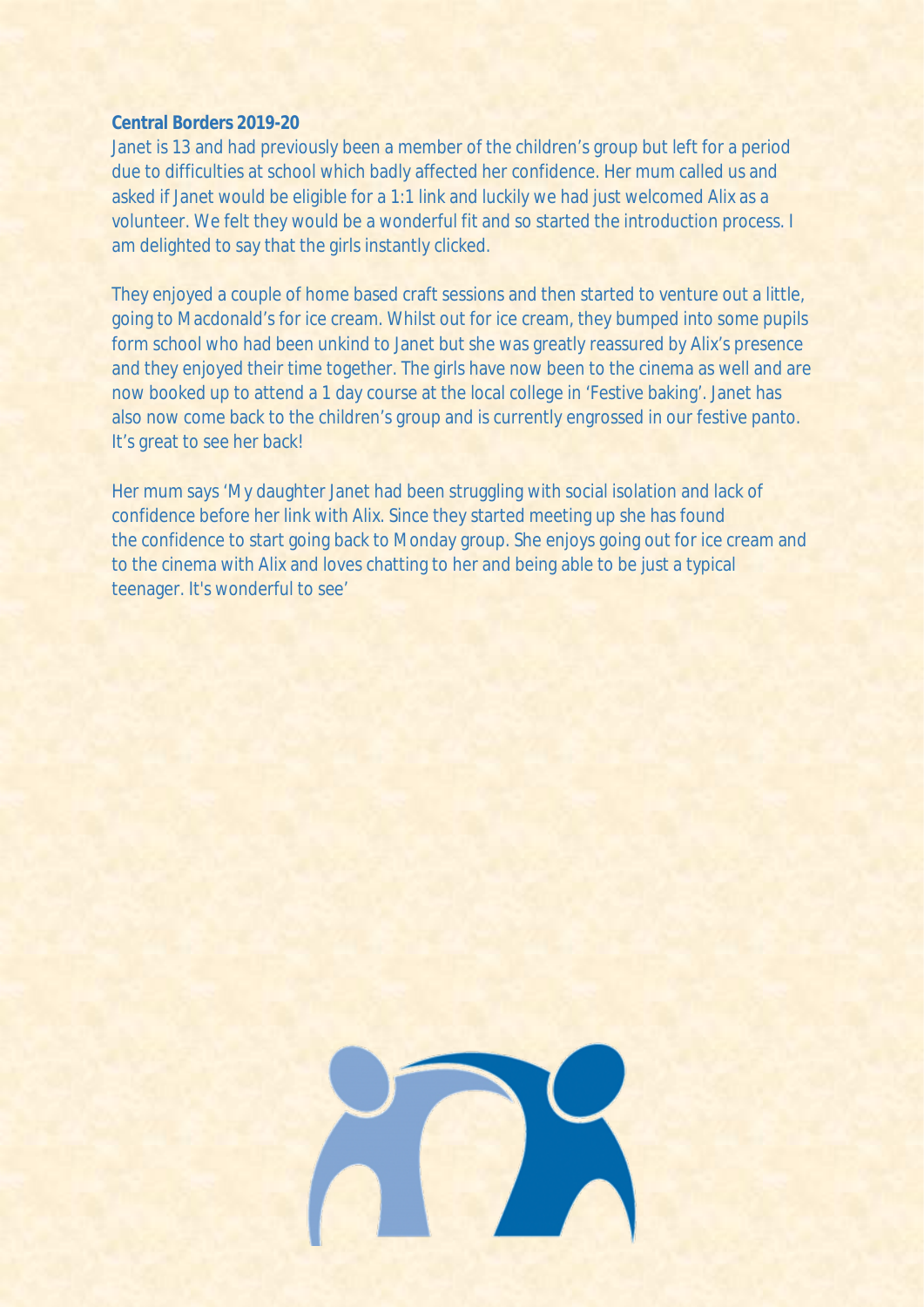## **Roxburgh 2019-20**

I am immensely proud to have witnessed all the group members journey`s while working on the Space Sheep film project with Alchemy, but I think the person who has gained the most from this particular project is R.

R is 16 and joined the Teenage group in September 2019 after leaving the Children`s Group in June 2019. He has a moderate learning disability and Cerebral Palsy. R has support at school but likes to be independent and Interest Link is the only other social outlet he has. His parents are very happy with the opportunity Interest Link provides to spend time with people of similar age and abilities,

R was a fabulous example to other children in the Children`s Group who are still learning social skills but was of an age where he was ready to move onto an older group. Initially it was difficult for him to be the youngest person again and he took a few months to settle in.

He is talented with computers and technology and has always been the person that people would ask for advice, so he was extremely excited about the Film Making Project and wanted to be very involved in the technical side of things from day one. However plenty of other members were also very excited too to be hands-on with real film equipment. He had to learn to stand back and help others do and achieve rather than just have fun with the equipment himself.

R`s parents love coming along to open evenings, are excited to see what he has been up to and keen for him to develop his computer and technical skills. He was recently involved in a Digital Memory Box Video with another service user and was extremely helpful during the creating and producing of this video. He was proud of his achievements and mum and dad were very proud of him too.

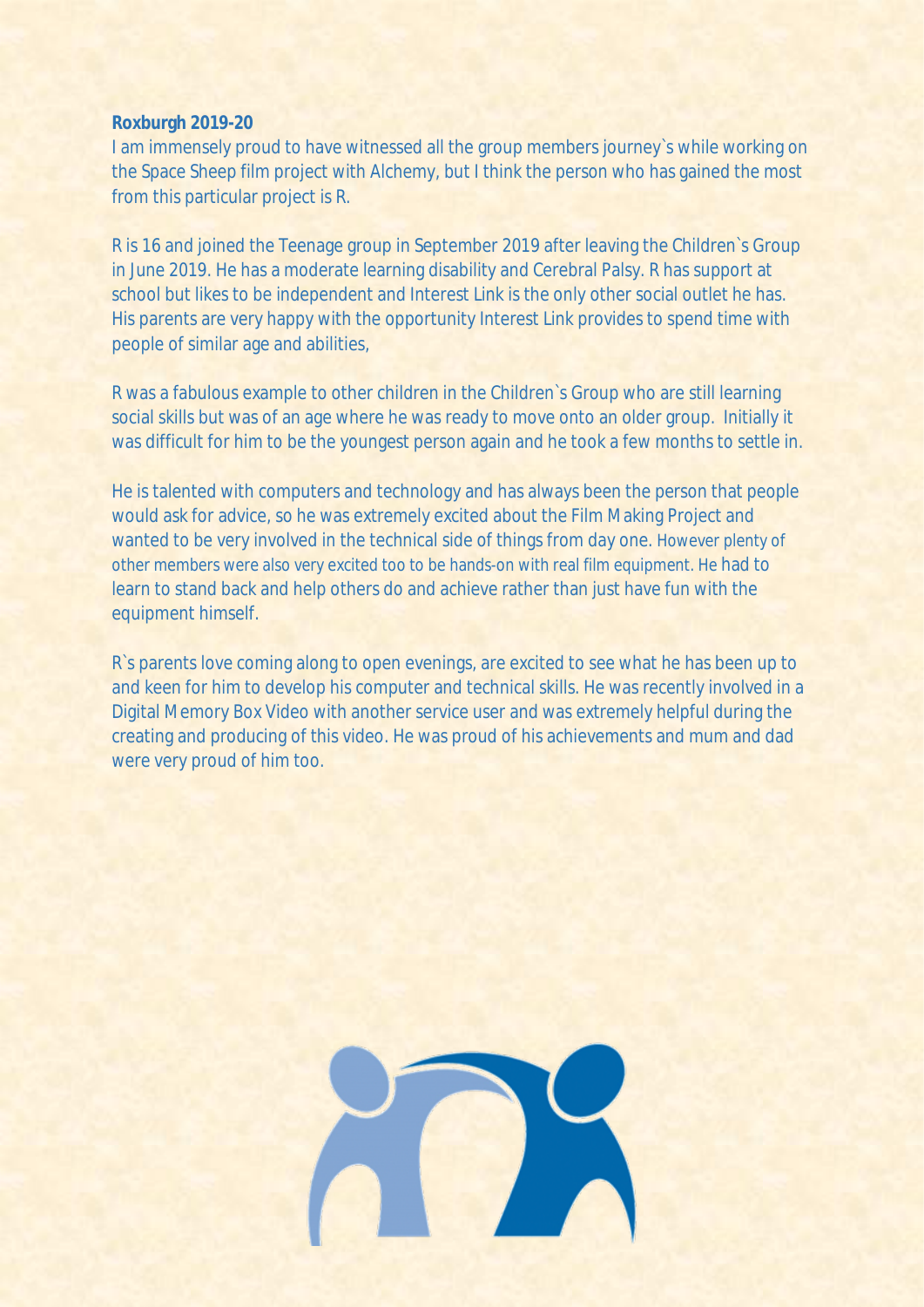P is 10 years old and has autism. She lives with her mum, dad and brother. Her mum selfreferred P as she was worried about her being lonely in school. P is now a popular member of our in-school lunchtime group. We meet every two weeks and we take in a picnic style lunch so that everyone can get the maximum amount of time together and also eat lunch as a group. We have our snacks, do a short planned activity and chat. We have thus far decorated reindeer cupcakes, made scrapbooks, played prize bingo and Jenga, made paper tissue floral bouquets and also had a session of Christmas crafts.

When we were developing the idea of the school groups, I asked P's mum if she thought it would be a good idea and if it would suit her daughter and she replied: "I've just asked her and it's a definite 'yes' from her! I think that's a great thing to be doing at school for inclusion. Really benefit a lot of kids. Thank you."

After a period to recruit and train volunteers, the group has now been running fully since December and everyone is settled.

We asked P and her mum today how they felt about the group and they answered:

"Hi. I've just asked P how she feels about the lunch group and she really enjoys it. She says everyone has fun at it and that the children that are helping at the group are nice and understand her. I think it's a great thing because some days P is on her own at playtime/lunchtime which I find really sad but I know that when the group's on she is feeling included and happy.

She was so happy yesterday bringing her scrapbook home to show me!

Incidentally, Mrs B (principal teacher) phoned me yesterday asking if I thought P would be interested in going to the disabled riding group on Tuesdays. It is on at the Se time as your group. I told her I'd ask her but doubted it as I know how much she loves the group. When she came home from school I told her about it. She seemed interested but as soon as she realised the timing she said "no, no definitely not!". She knows what she likes!"

**Volunteers:** The intake of peer mentors was much higher than we had hoped for: we now have two teams of 5 peer mentors each and this allows for further friendships within the school environment. The peer mentors all seem to very much enjoy the activities as well as the group setting and are very enthusiastic.

H's mum says of his volunteering:

"I think it shows there all different people out there and it gives them the opportunity to help others. Hamish loves to come as he is happy to help others and they also help him".

Another volunteer's mum has told us: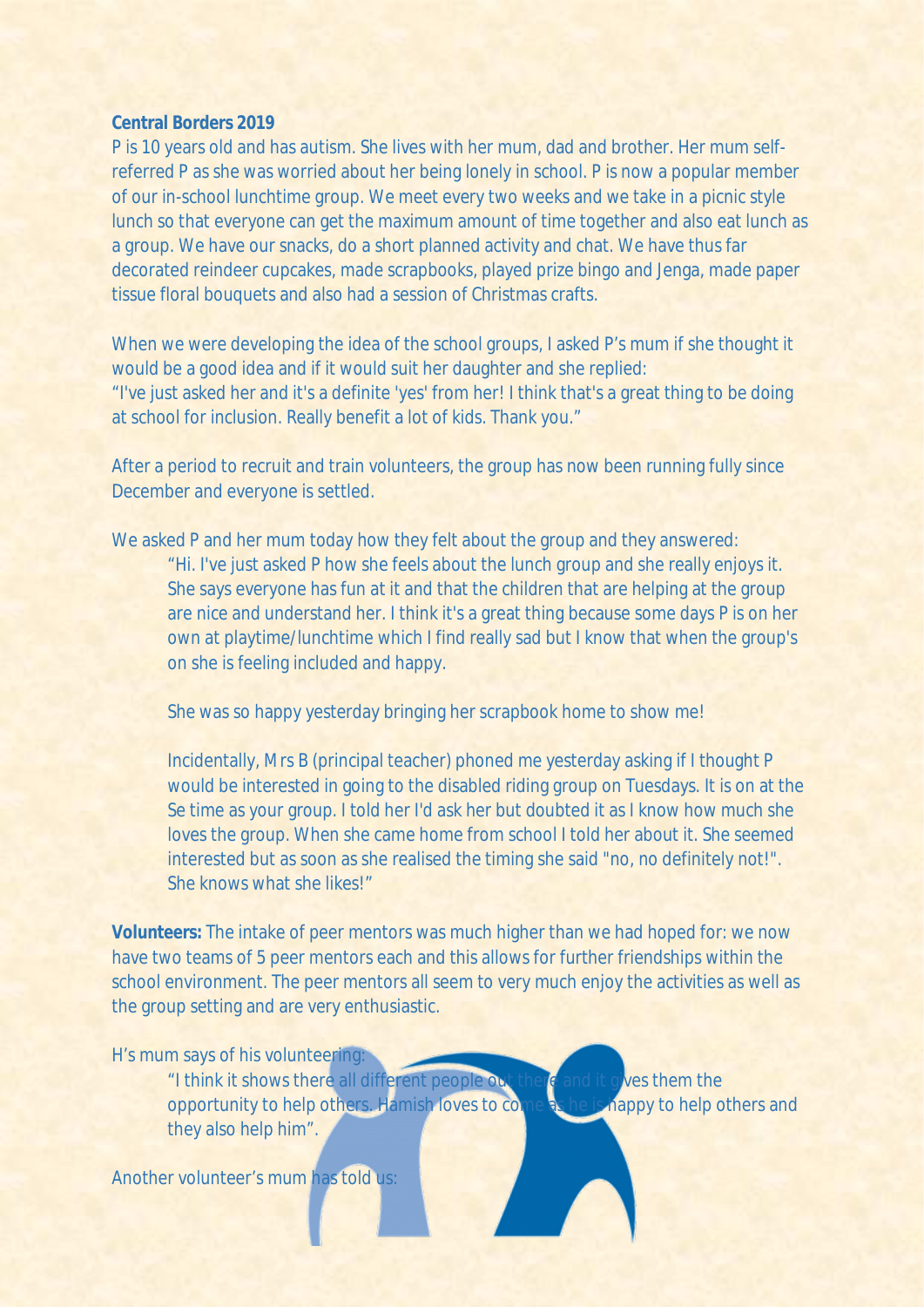"An amazing, fun and very worthwhile experience, building awareness and confidence for everyone involved...T has absolutely loved it...being a part of something they see as quite special."

The class teacher of all the peer mentors messaged us the following –

"The buddy club brought to us by Interest Link has provided children with an excellent opportunity develop their skills in communication, empathy and team work.

The children are always excited to attend group and I can see that they enjoy the responsibility it allows. They talk positively about the group activities and are keen to chat to the younger children when they meet them in and around the school."

From an Interest Link staff perspective we very much hope to continue with the group and see the positive impact on not only our group members but the wider school community.

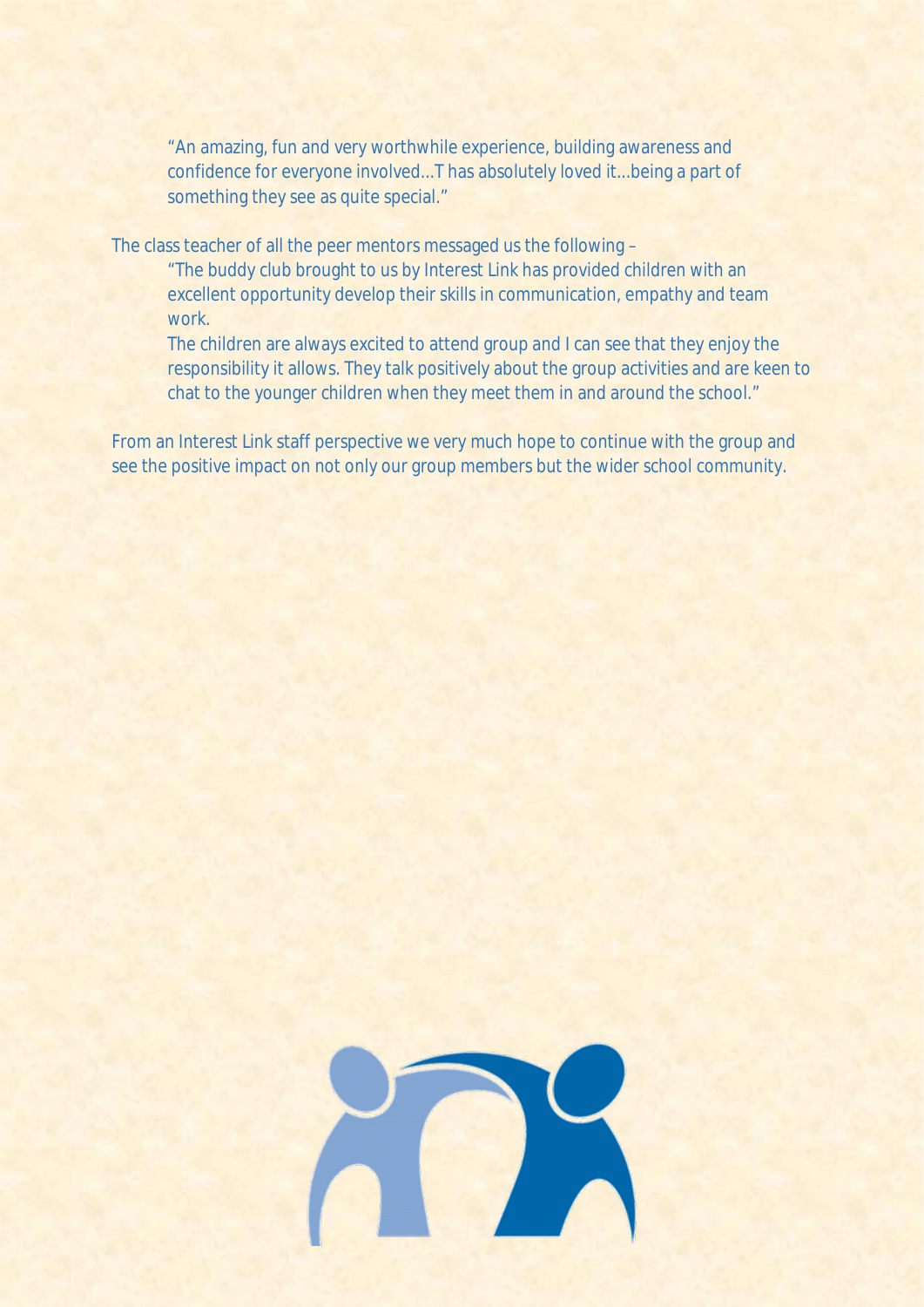## **Berwickshire 2019**

M is a 65 year old lady who has a learning disability and cerebral palsy and lives in supported accommodation. She has been a member with us for over 17 years and has been linked 1-1 in the past which she has enjoyed and benefitted from very much. Over the last few years her health has deteriorated significantly and she is now in constant pain and discomfort and confined to a wheelchair.

For the past 5 years she has attended our Coldstream Friday Club and remains chatty and cheerful despite her ill health. With help from support staff for personal care, she loves the opportunity to go on our outings - to the beach or local beauty spots to nature watch, bird spot and get up close to highland cattle. She also delights in our social occasions e.g. having a BBQ or parties with us, or making crafts, helping with our fete or even being in our own Club mini-pantomime. Additionally, she is a valued member of our Branch Committee and says she likes to hear about and give us her thoughts about our branch activities.

When asked what she likes best about the Club M said 'everything' and laughed.

Support staff feel that it is great that 'M engages in activities that are fun and not just dayto-day' and feels she has benefitted hugely over the years and in many ways including increased self-esteem from being in our branch committee.